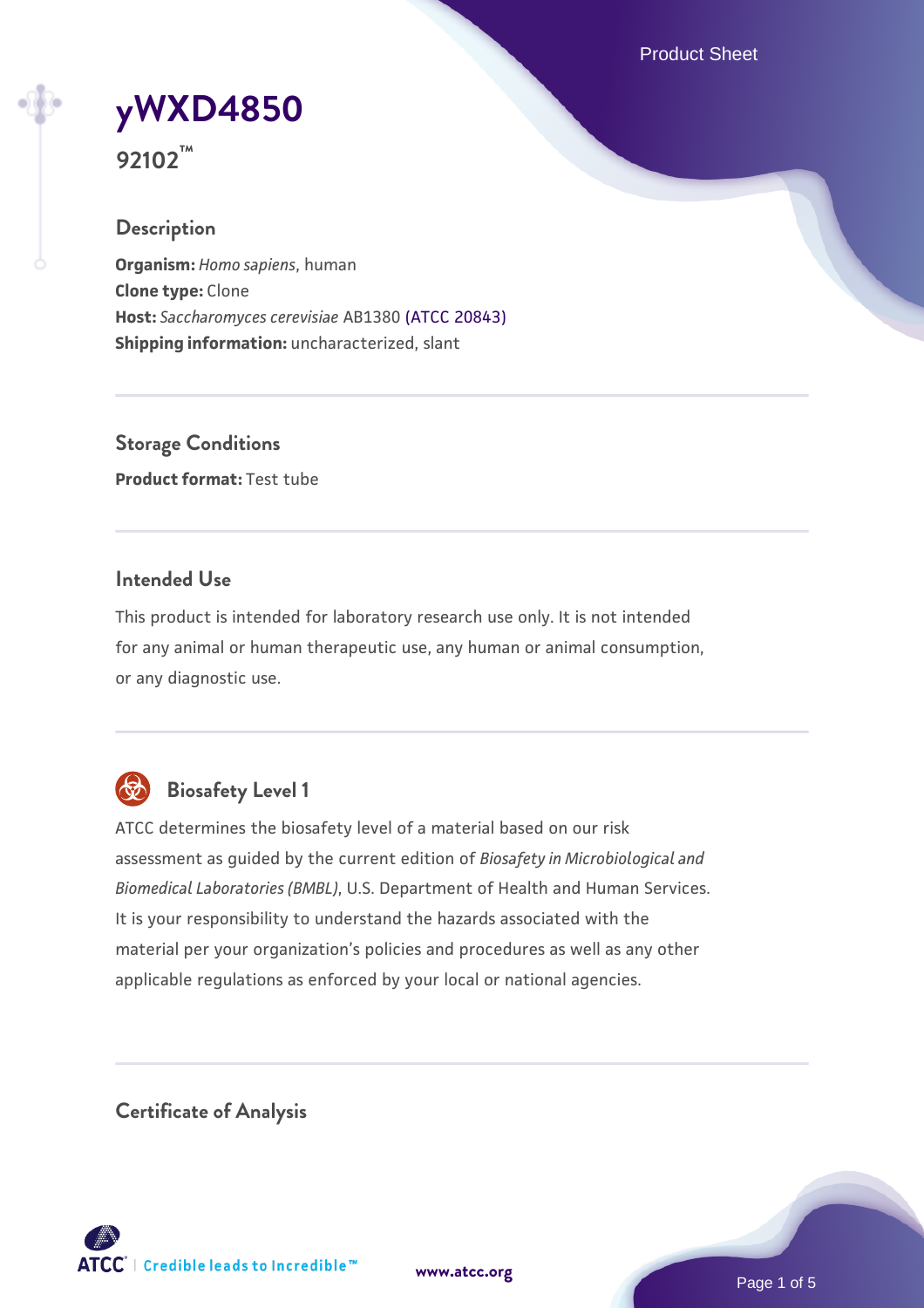## **[yWXD4850](https://www.atcc.org/products/92102)** Product Sheet **92102**

For batch-specific test results, refer to the applicable certificate of analysis that can be found at www.atcc.org.

## **Insert Information**

**Type of DNA:** genomic **Genome:** Homo sapiens **Chromosome:** X X pter-q27.3 **Gene name:** DNA Segment, single copy **Gene product:** DNA Segment, single copy [DXS3816] **Gene symbol:** DXS3816 **Contains complete coding sequence:** Unknown **Insert end:** EcoRI

## **Vector Information**

**Construct size (kb):** 270.0 **Intact vector size:** 11.454 **Vector name:** pYAC4 **Type of vector:** YAC **Host range:** *Saccharomyces cerevisiae*; *Escherichia coli* **Vector information:** other: telomere, 3548-4235 other: telomere, 6012-6699 Cross references: DNA Seq. Acc.: U01086 **Cloning sites:** EcoRI **Markers:** SUP4; HIS3; ampR; URA3; TRP1 **Replicon:** pMB1, 7186-7186; ARS1, 9632-10376

# **Growth Conditions**

**Medium:** 



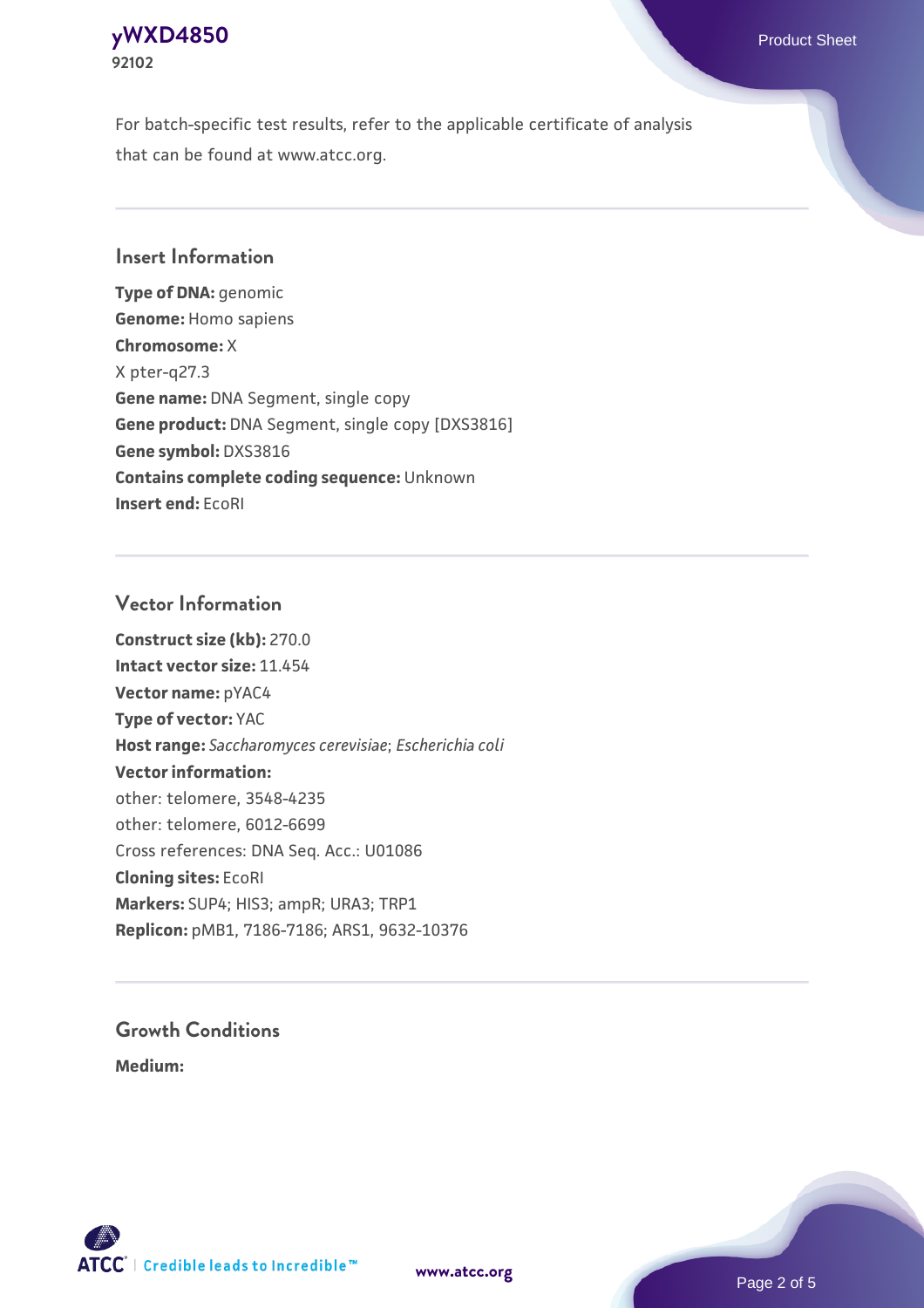#### **[yWXD4850](https://www.atcc.org/products/92102)** Product Sheet **92102**

[ATCC Medium 1245: YEPD](https://www.atcc.org/-/media/product-assets/documents/microbial-media-formulations/1/2/4/5/atcc-medium-1245.pdf?rev=705ca55d1b6f490a808a965d5c072196) **Temperature:** 30°C

#### **Notes**

More information may be available from ATCC (http://www.atcc.org or 703- 365-2620).

## **Material Citation**

If use of this material results in a scientific publication, please cite the material in the following manner: yWXD4850 (ATCC 92102)

## **References**

References and other information relating to this material are available at www.atcc.org.

## **Warranty**

The product is provided 'AS IS' and the viability of ATCC® products is warranted for 30 days from the date of shipment, provided that the customer has stored and handled the product according to the information included on the product information sheet, website, and Certificate of Analysis. For living cultures, ATCC lists the media formulation and reagents that have been found to be effective for the product. While other unspecified media and reagents may also produce satisfactory results, a change in the ATCC and/or depositor-recommended protocols may affect the recovery, growth, and/or function of the product. If an alternative medium formulation or reagent is used, the ATCC warranty for viability is no longer



**[www.atcc.org](http://www.atcc.org)**

Page 3 of 5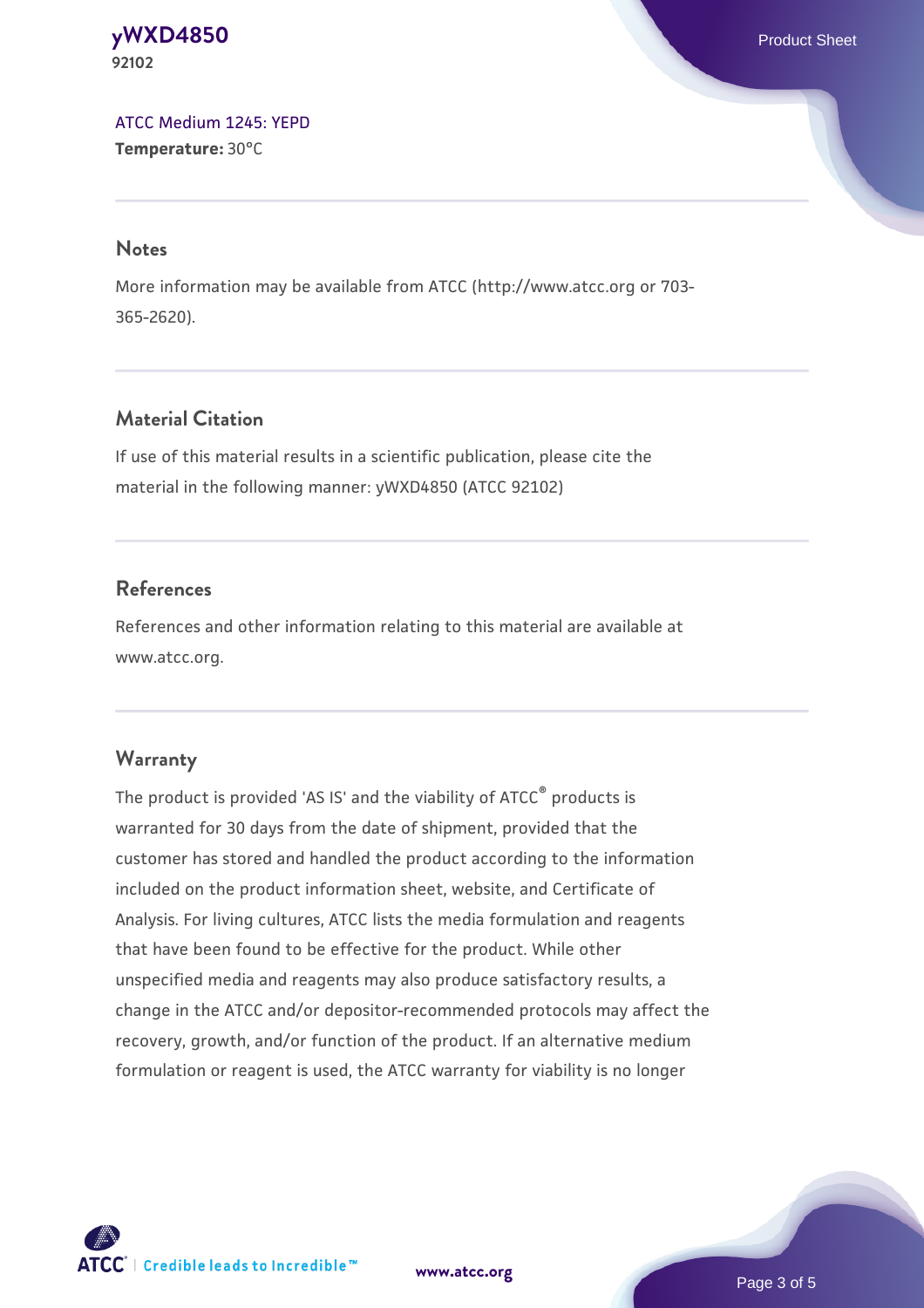**[yWXD4850](https://www.atcc.org/products/92102)** Product Sheet **92102**

valid. Except as expressly set forth herein, no other warranties of any kind are provided, express or implied, including, but not limited to, any implied warranties of merchantability, fitness for a particular purpose, manufacture according to cGMP standards, typicality, safety, accuracy, and/or noninfringement.

#### **Disclaimers**

This product is intended for laboratory research use only. It is not intended for any animal or human therapeutic use, any human or animal consumption, or any diagnostic use. Any proposed commercial use is prohibited without a license from ATCC.

While ATCC uses reasonable efforts to include accurate and up-to-date information on this product sheet, ATCC makes no warranties or representations as to its accuracy. Citations from scientific literature and patents are provided for informational purposes only. ATCC does not warrant that such information has been confirmed to be accurate or complete and the customer bears the sole responsibility of confirming the accuracy and completeness of any such information.

This product is sent on the condition that the customer is responsible for and assumes all risk and responsibility in connection with the receipt, handling, storage, disposal, and use of the ATCC product including without limitation taking all appropriate safety and handling precautions to minimize health or environmental risk. As a condition of receiving the material, the customer agrees that any activity undertaken with the ATCC product and any progeny or modifications will be conducted in compliance with all applicable laws, regulations, and guidelines. This product is provided 'AS IS' with no representations or warranties whatsoever except as expressly set forth herein and in no event shall ATCC, its parents, subsidiaries, directors, officers, agents, employees, assigns, successors, and affiliates be liable for indirect, special, incidental, or consequential damages of any kind in connection with or arising out of the customer's use of the product. While reasonable effort is made to ensure authenticity and reliability of materials on deposit, ATCC is not liable for damages arising from the misidentification or



**[www.atcc.org](http://www.atcc.org)**

Page 4 of 5